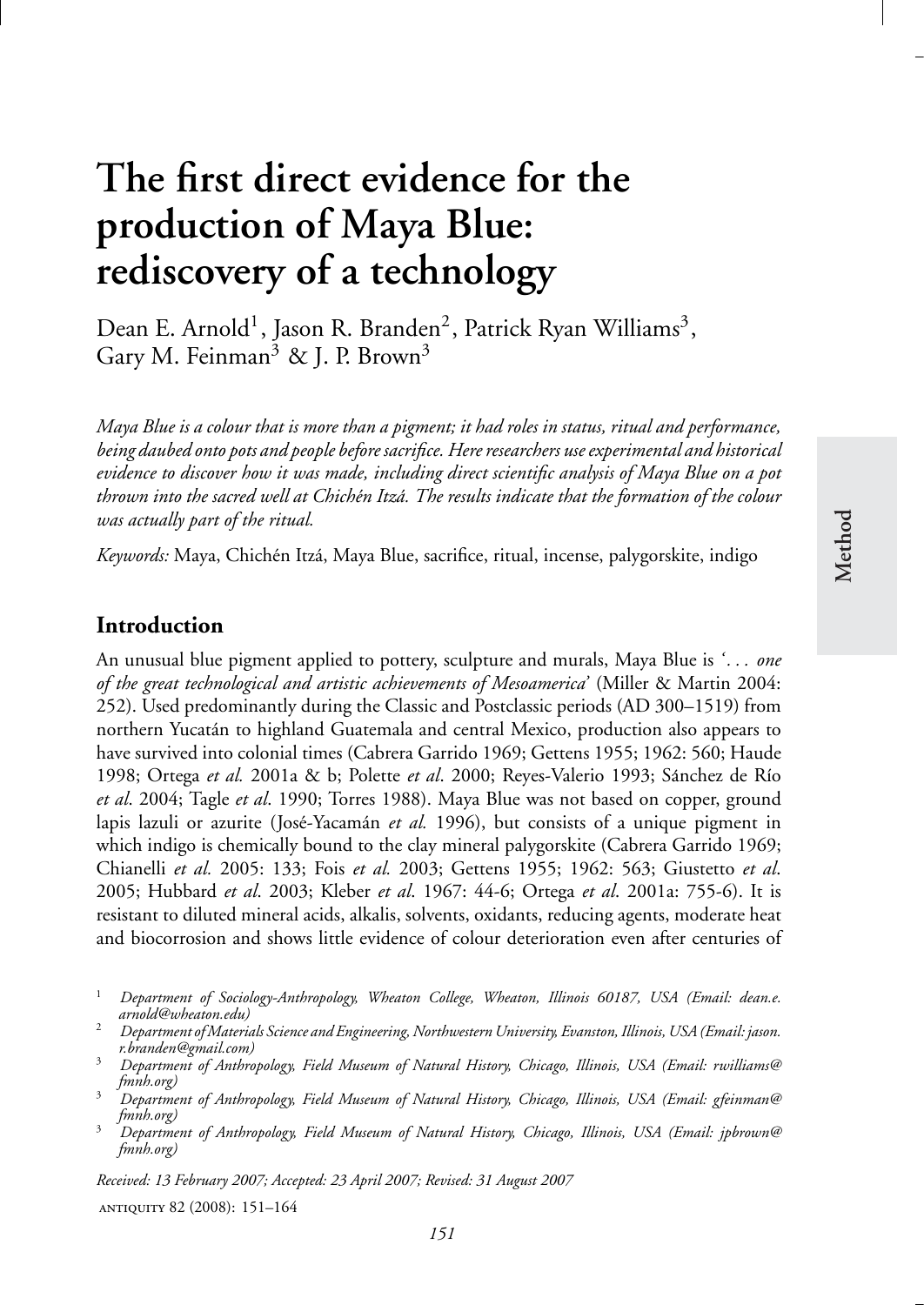

*The first direct evidence for the production of Maya Blue*

*Figure 1. Map of the Yucatan peninsula and adjacent area showing cities, towns and archaeological sites mentioned in the ´ text (map originally drawn by George Pierce and reprinted by kind permission of* Latin American Antiquity*, Vol. 18, no. 1:* 46, C 2007 Society for American Archaeology, see Arnold et al. 2007).

exposure to the harsh tropical climate of southern Mesoamerica (Fois *et al*. 2003; Gettens 1962; Sánchez del Río et al. 2006).

These characteristics and the widespread use of Maya Blue in ritual contexts have stimulated the interest of archaeologists, chemists and material scientists since the pigment was first identified by Merwin (1931) on the murals of the Temple of the Warriors at Chichén Itzá (Figure 1). Its use in ritual contexts implies that it was highly valued, and this inference is borne out by its association with sacrifice, priests and Maya deities, especially the rain god Chaak (Arnold 2005; Reyes-Valerio 1993: 86; Tozzer 1957: 203). Indeed, the recent exhibition *The Courtly Art of the Ancient Maya* features pottery, murals and sculpture with headdresses, clothing and jewellery painted with Maya Blue (Miller & Martin 2004).

## **The production of Maya Blue**

Two kinds of approaches have hitherto provided information about the production of Maya Blue: experimental approaches and contextual approaches. Experiments have produced a number of key results (Cabrera Garrido 1969; Littmann 1982; Reyes-Valerio 1993; Torres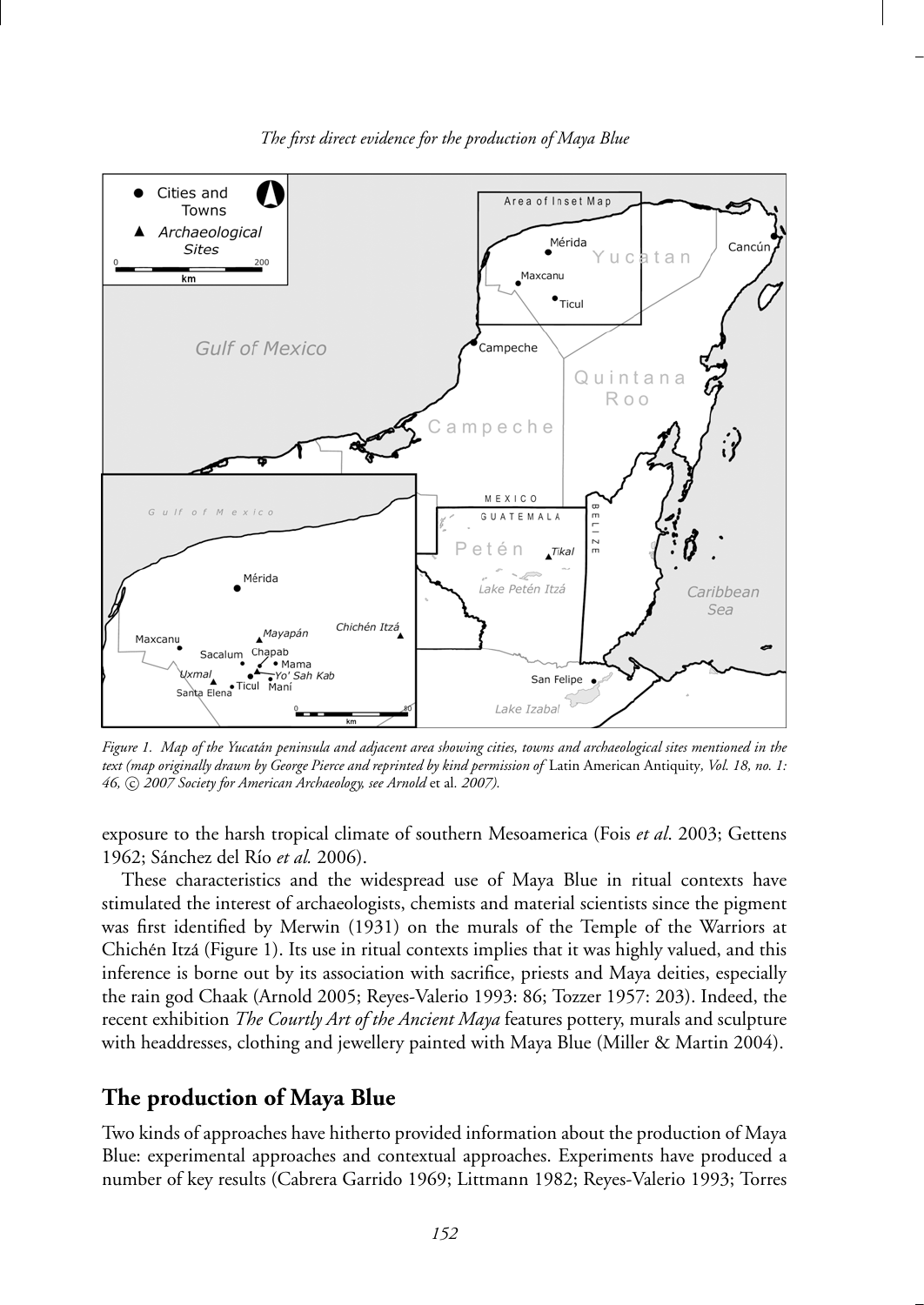### *Dean E. Arnold* et al.

1988). First, sustained low heat (<150 $\degree$ C) is critical in order to create the pigment, fix its colour and acquire its unique chemical and physical stability (Torres 1988; Van Olphen 1966). Second, very little indigo is necessary to make Maya Blue; the pigment can be synthesised using only 0.5-2 per cent indigo (Hubbard *et al.* 2003; Sánchez del Río *et al.* 2006; Van Olphen 1966). Experiments using sepiolite, a clay mineral similar to palygorskite, failed to produce a stable Maya Blue-like pigment with all of its unique characteristics (Sánchez del Río et al. 2006).

Contextual approaches to Maya Blue have also provided insight about its production. Data from the contemporary Maya have revealed probable sources of the palygorskite used in the pigment. Using a triangulation of ethnographic techniques and data from X-ray diffraction provided by clay mineralogist B.F. Bohor, Arnold demonstrated the link between the Yucatec Maya semantic category *sak lu'um* and palygorskite (Arnold 1967; 1971). The contemporary Maya of Ticul and Sacalum recognise the unique properties of palygorskite, refer to it as *sak lu'um* ('white earth'), and use it for pottery temper as well as for medicinal purposes (Arnold 1967; 1971; 2005; Arnold & Bohor 1975; 1976; Folan 1969). Evidence suggests that sources of *sak lu'um* in or near Sacalum and Ticul were likely pre-Columbian sources of palygorskite (Arnold 2005; Arnold & Bohor 1975; 1976; Folan 1969). The name of the town of Sacalum itself is a hispanicised form of the Yucatec Maya phrase, *sak lu'um*, and the town has been so named since before the conquest (Folan 1969). By 1968, massive amounts ( $>600 \text{ m}^3$ ) of palygorskite had been removed from a mine at the bottom of the cenote in the centre of the town (Arnold & Bohor 1975; 1976), and informants reported that during the last third of the twentieth century, the cenote continued as a source of *sak lu'um* that was sold widely for medicinal purposes (Arnold 2005). Archaeological evidence for the antiquity of mining comes from both Ticul and Sacalum. A Terminal Classic site formerly existed on top of the *sak lu'um* source (Yo' Sah Kab) near Ticul (Arnold 2005), and Folan (1969) found Terminal Classic pottery at the bottom of the cenote and near the entrance to the mine.

A second contextual approach focuses on the other component of Maya Blue – indigo. One species of the indigo plant (*Indigofera suffruticosa*) is widespread in the Americas and probably has a pre-Columbian origin. Mexico, however, has more species than anywhere else (Arnold 1987) and this diversity indicates a long time depth of the plant in Mesoamerica. The Yucatec Maya recognise the indigo plant, call it *ch'ooh*, and like palygorskite, use it for medicinal purposes (Arnold 2005). A third contextual approach involves some understanding of copal incense. Copal (called *pom* in Yucatec Maya) comes from the sap of a tree (*Protium copal* among others, Tozzer 1957: 209) and was also a critical symbol with practical significance. Among some contemporary Maya groups, copal is linked with maize as a foodstuff for the gods. Because it was gathered as a sap from a tropical tree, it was regarded as the blood of the tree and was imbibed by the gods in the form of smoke when it was burned as incense (Stross 2007). Just as maize was the staple of the Maya diet, so copal was the staple of deities. Copal was also used for medicinal purposes (Stross 2007).

All of these data suggest that Maya Blue may have been created ritually by burning incense using a mixture of copal, palygorskite and some part of the indigo plant (Arnold 2005). This inference is supported by the existence of the pigment on a ball of copal from Tikal and one from the Cenote of Sacrifice at Chichén Itzá (Cabrera Garrido 1969: 20-2; Shepard 1962;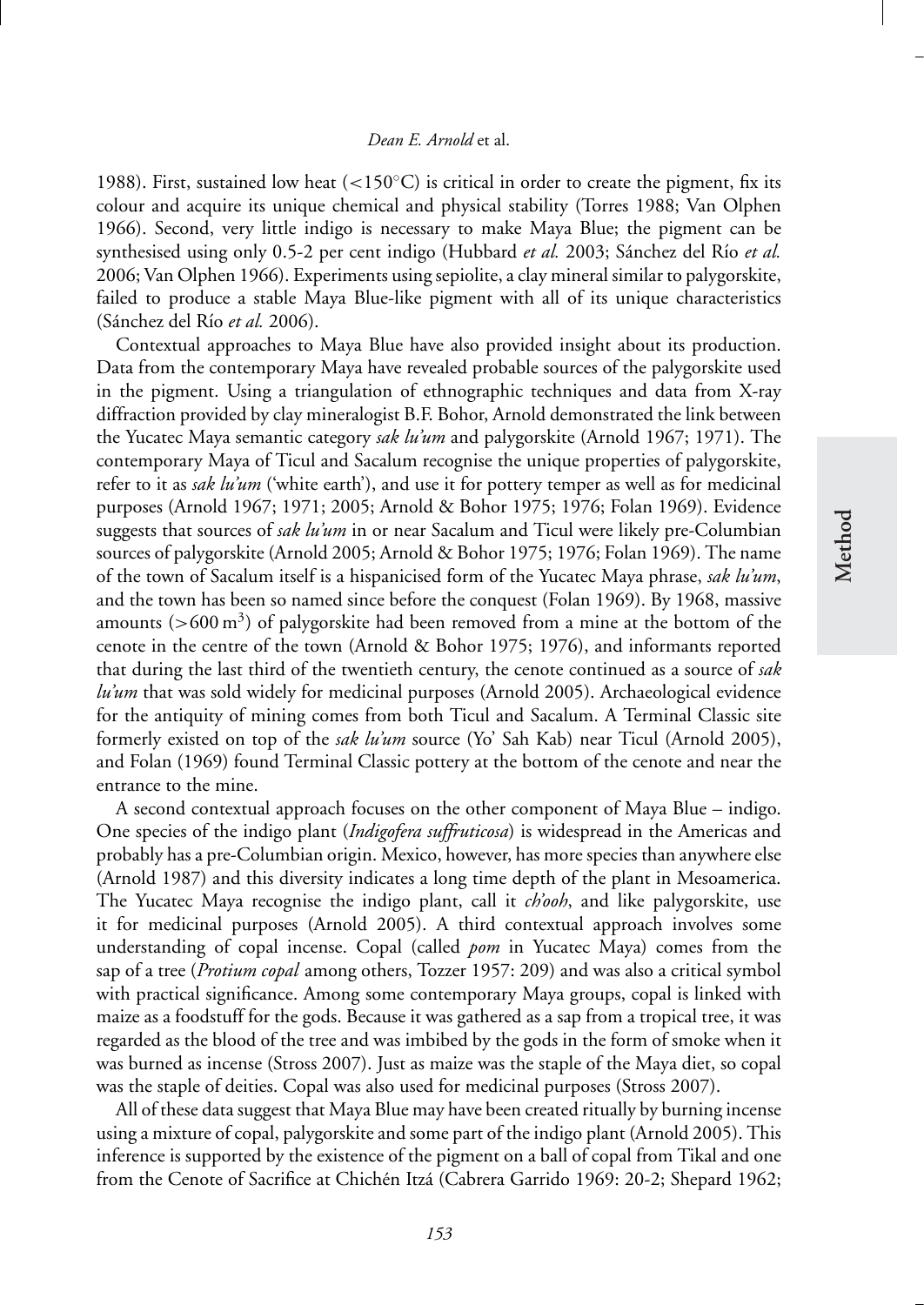#### *The first direct evidence for the production of Maya Blue*

Shepard & Gottlieb 1962; Shepard & Pollock 1971), and on fragments of incense burners and along with soot and copal that came from the Aztec market site of Tlateloco in what is now Mexico City (Cabrera Garrido 1969: 15). Copal incense burns slowly and would explain how sustained heat was used to create the pigment. Further, creating Maya Blue by burning incense, such as making offerings to the Maya rain god Chaak, would imbue this pigment with thrice its symbolic power, once for the healing properties of its constituents, twice for creating its unique colour that is symbolic of deity (Arnold 2005) and thrice for providing food for the gods. Indeed, the rich colour of Maya Blue is similar to the azure blue of the Caribbean and Gulf of Mexico and might symbolise the transubstantiation (and perhaps the incarnation) of Chaak, much like the bread and wine in the Roman Catholic mass is believed to become the body and blood of Christ.

Consequently, the ritual combination of three materials used for healing suggests that the actual performance of the creation of Maya Blue was very significant and might have had great symbolic value critical to the meaning of the pigment (Arnold 2005). Just as it elicited the social memory of the healing power of *sak lu'um*, *ch'ooh* and *pom* for the priests and their constituents, it also materialised the presence of the rain god Chaak at the end of the ritual by the creation of a pigment that symbolised the most valued commodity required to sustain human life – water. Feeding the rain god with incense presumably would cause him to respond positively. Just as rain brings healing to the parched land of Yucatán after the rainless dry season, so the ritual feeding of Chaak using a combination of three healing constituents (indigo, palygorskite and copal incense) brought the rain god into the presence of the congregants by the creation of Maya Blue because he had been properly fed.

## Analysis of a bowl from Chichén Itzá

During the course of selecting samples for another project, Arnold was perusing a list of objects from the artefact catalogue of the Field Museum of Natural History in Chicago and noticed a label: 'Blue on copal in bowl'. Recognising that this context was precisely that which Cabrera Garrido (1969) believed to be one of the scenarios for creating Maya Blue, Arnold and Williams went to examine the bowl and its contents (Figures 2 and 3). Arnold noted that the white flecks on the underside of the copal looked like the palygorskite that he had seen in Yucatán.

The bowl (20cm in diameter and 10cm high) was a tripod pottery bowl dredged from the Sacred Cenote at Chichén Itzá by E.H. Thompson in 1904. Close inspection of the underside of the copal from the bowl revealed that blue and white phase fields were dispersed throughout the sample. Scanning electron microscopy revealed the presence of indigo and palygorskite, the two main components of Maya Blue. Secondary electron and backscattered electron images of the white component showed fibrous or needle-like features analogous to the structure of palygorskite. Energy dispersive X-ray analysis of both components showed compositions that were approximately analogous to previous experimental data, with one carbon peak-dominated spectrum indicating the presence of an organic material, likely indigo. These data suggest that the blue and white fields on this offering were an incomplete attempt to produce Maya Blue from indigo and palygorskite by burning (or heating) copal incense. The analyses suggest that this copal offering represented an attempt to produce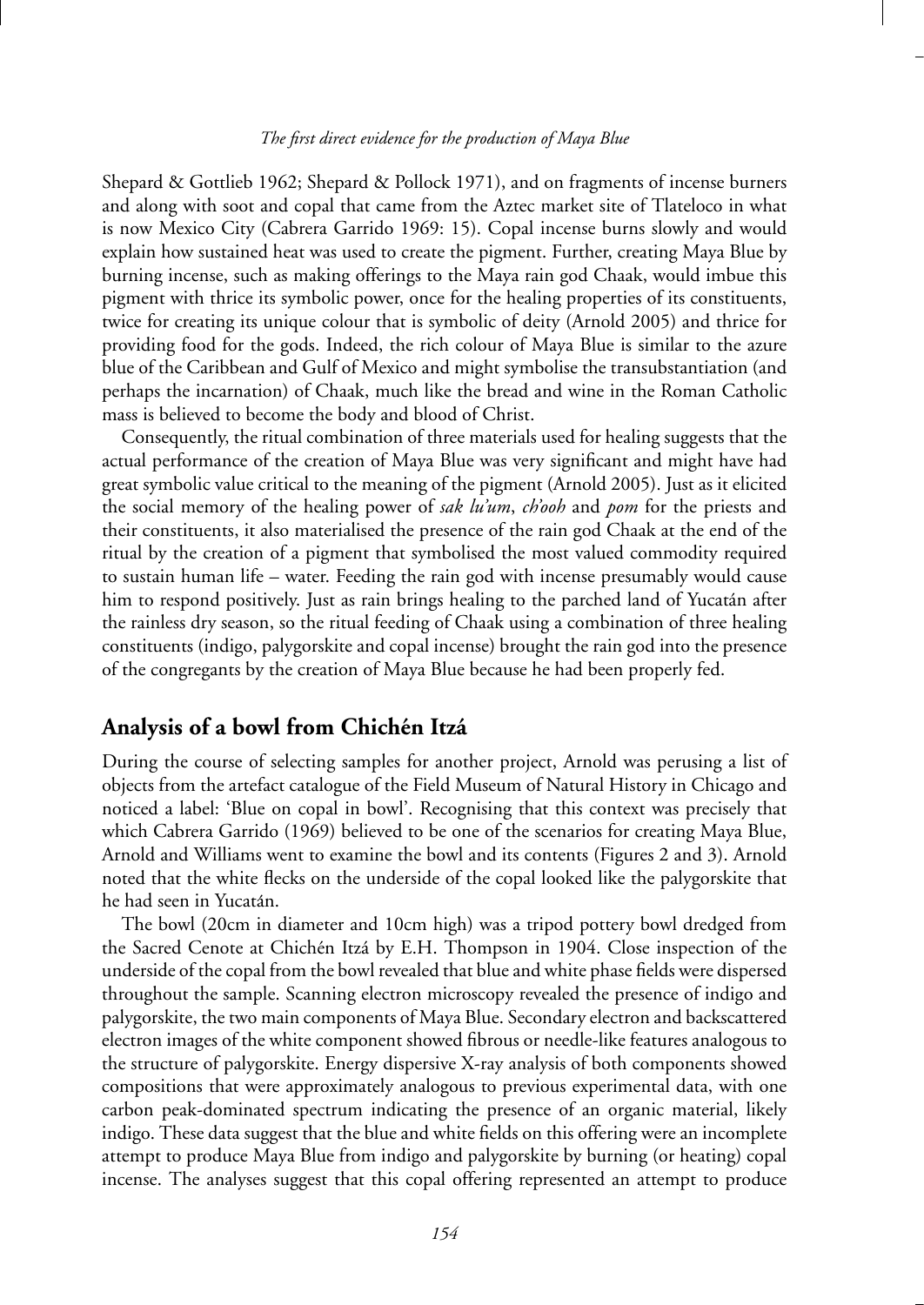*Dean E. Arnold* et al.



*Figure 2. Maya tripod pottery bowl containing copal from the Cenote of Sacrifice from Chich´en Itza, Yucat ´ an (photograph ´ by John Weinstein).*

Maya Blue that was interrupted by its being thrown into the Sacred Cenote (for details see Technical Appendix, below).

# **Context**

The Sacred Cenote (Figure 4) was particularly important because it was the location where many offerings were made to the rain god Chaak (Tozzer 1957: 195-6, 203). Bishop Landa, a Spanish priest in Yucatan between 1549 and 1563, mentions that offerings such as human ´ sacrifices and *'...* a great many other things, like precious stones and things which they prized' were thrown into this sacred well (Tozzer 1941: 180-811; 1957: 191). Blue paint was a significant part of this ritual, and blue was painted on objects and on the altar (Figure 5) upon which human sacrifices were made (Tozzer 1957: 211). Landa also provides a chilling description of how human victims were stripped and painted blue before being thrown backwards on the altar where their beating heart was cut from their body (Tozzer 1941: 117-9; 1957: 107, 203).

A massive number of artefacts were recovered from the cenote that included pottery, copal incense, wood, gold, rubber, jade and leather (Coggins 1992; Tozzer 1957). Except for fragments of pottery, copal incense was the most frequent item recovered and the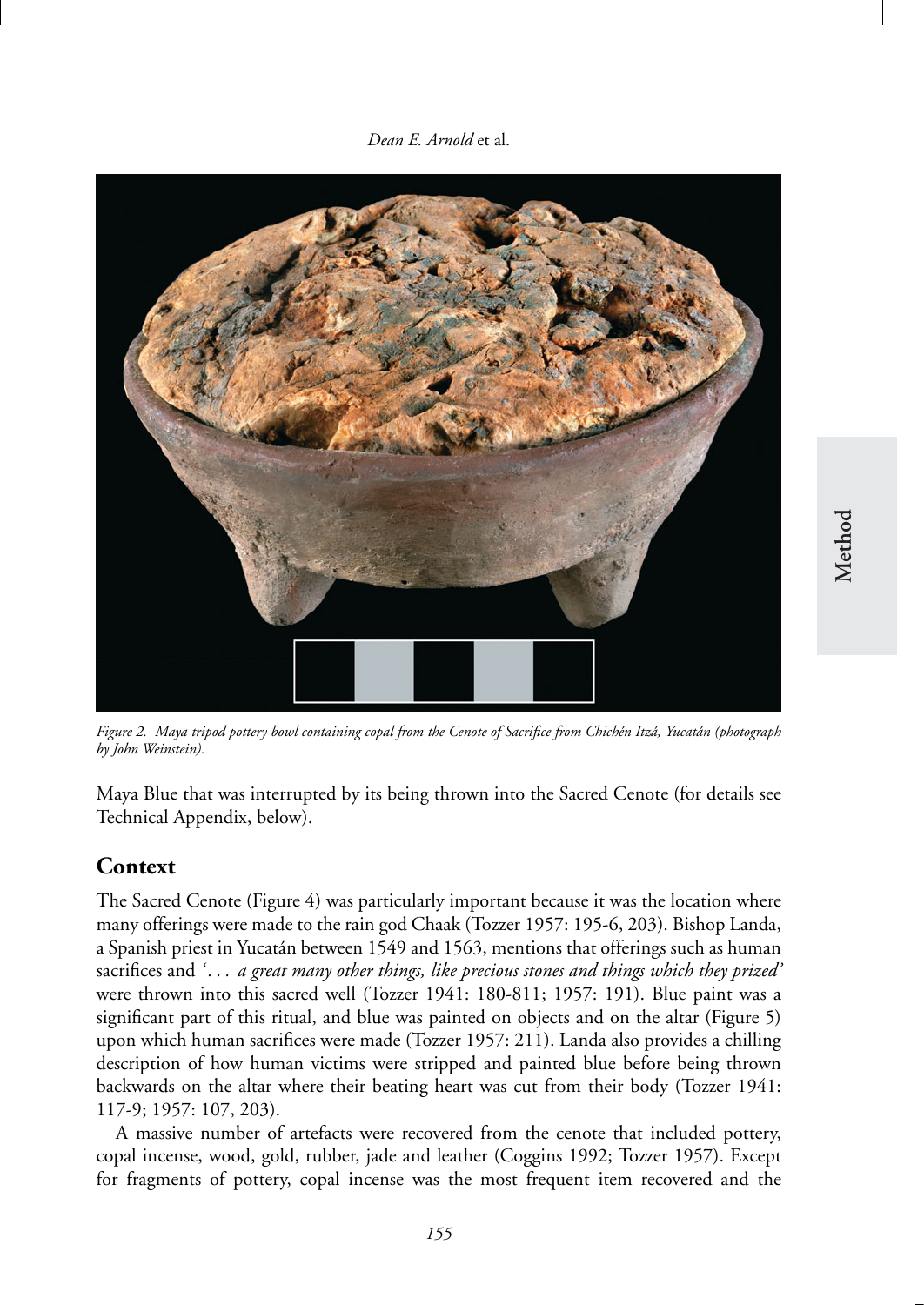

*The first direct evidence for the production of Maya Blue*

*Figure 3. Underside of copal from the Maya tripod bowl in Figure 2. Fine blue grains (A) and white grains (B) were removed for analysis from the regions indicated (photograph by Linda Nicholas).*

amount of incense bespeaks the significance that it played in the ritual offerings at the cenote (Coggins & Ladd 1992; Tozzer 1957: 198). Most important, many of these copal offerings had blue paint on them. Both Tozzer (1941: 117-8) and Coggins and Ladd (1992: 353) believe that this paint was indigo, but it was more likely Maya Blue.

The material in the bowl analysed here was part of a larger collection of 160 copal offerings recovered from the cenote by Edward Thompson (Coggins & Ladd 1992: 345-6). About half of these offerings were in their original containers. Ceramic bowls were the most common containers, and 50 of the copal offerings were in their original bowls. Edward Thompson's notes say *'Both vessels and incense* [were] *apparently painted blue before being thrown into the tzonot'* (Coggins 1992: 16). Were they painted blue, or was the blue created by burning incense before being thrown into the sacred well? The data presented here suggest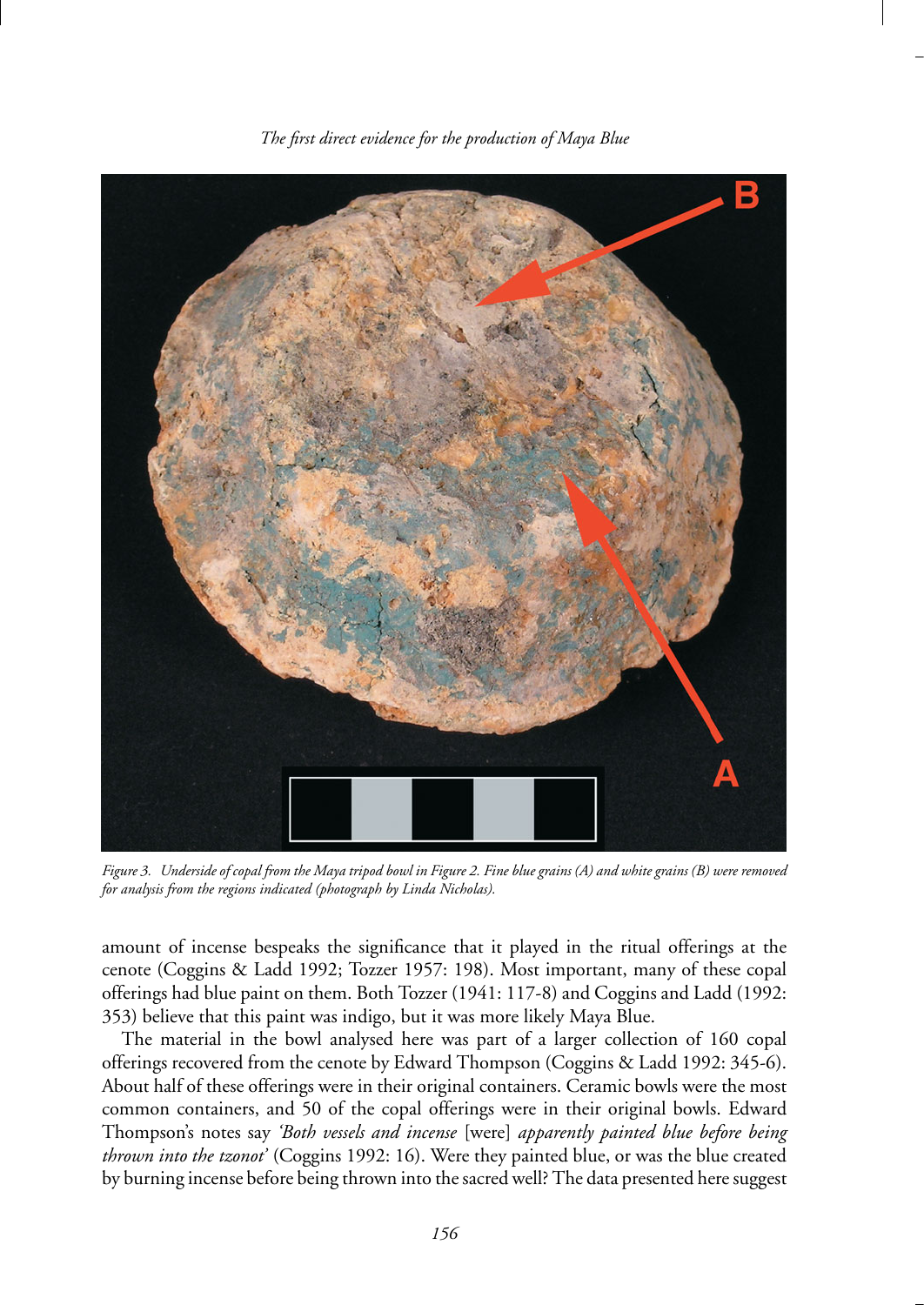

*Figure 4. View of the Sacred Cenote at Chichen Itza from ´ the south-west showing its size and vertical walls. E.H. Thompson, who dredged the cenote between 1904 and 1910, noted a 4.5-5.0m layer of blue silt on the bottom. Undoubtedly, this was Maya Blue that had washed off of the sacrifices that had been thrown into the cenote.*

that attempts at the *creation* of Maya Blue occurred before the offerings were thrown into the cenote.

In his narrative of the dredging operation, Thompson mentions an underwater layer of blue silt that is also shown in his profile of strata in the cenote (Tozzer 1957: 192). Using a scale based on the measurements in Thompson's profile, this blue silt forms a layer 14-15 feet thick (about 4.5 to 5.0m) below a layer of mud at the bottom of the cenote (Coggins 1992: 14; Tozzer 1957: Figure 707). How did the silt get there? Because Maya Blue is a postfire fugitive paint, it is easily removed, when in water, from pottery, any other material and the more than 100 people who were apparently dispatched into the cenote over time (Hooton 1940; Anda Alanís 2007). All of the copal offerings look like they had been heated to the melting point because the copal took on the shape of each bowl. Tozzer, in fact, notes that other artefacts also were heated (Tozzer 1957: 197). To account further for the melting of the copal, Thompson believed that there was a large incense burner in the structure at the edge of the cenote (Figure 6) with air holes such

that the offerings were heated before they were thrown into the depths below (Tozzer 1957: 192). If the copal offerings were also burned, most of the soot would have washed off in the plunge into the water. Furthermore, artefacts dredged from the cenote were washed with clear water after they were recovered. Even so, some soot remained on them.

The ceramic bowl reported here is a Mayapan unslipped ware bowl that is almost identical ´ in shape to a bowl that Robert Smith (1971) illustrated in his classic work, *The Pottery of Mayapán*. The latter also comes from Chichén Itzá, and he says it was 'painted blue all *over'* (Smith 1971, Vol. 2: 44, Figure 29y). Blue paint, Smith says, was almost exclusively associated with ceremonial pottery (Smith 1971, Vol. 1: 44).

The typological analysis of all of the pottery dredged from the cenote reveals that 90 per cent (100 per cent = 100 vessels) of whole or nearly whole bowls were, like the bowl described here, Mayapán wares of the Tases phase (Ball & Ladd 1992: 202). Chronologically, these wares occur in the Middle to Late Postclassic period (Coggins & Ladd 1992: 237), are associated with the Postclassic site of Mayapan and date to approximately AD 1300-1460 ´ when the influence of Chichén Itzá had declined (Ball & Ladd 1992: 192; Coggins & Ladd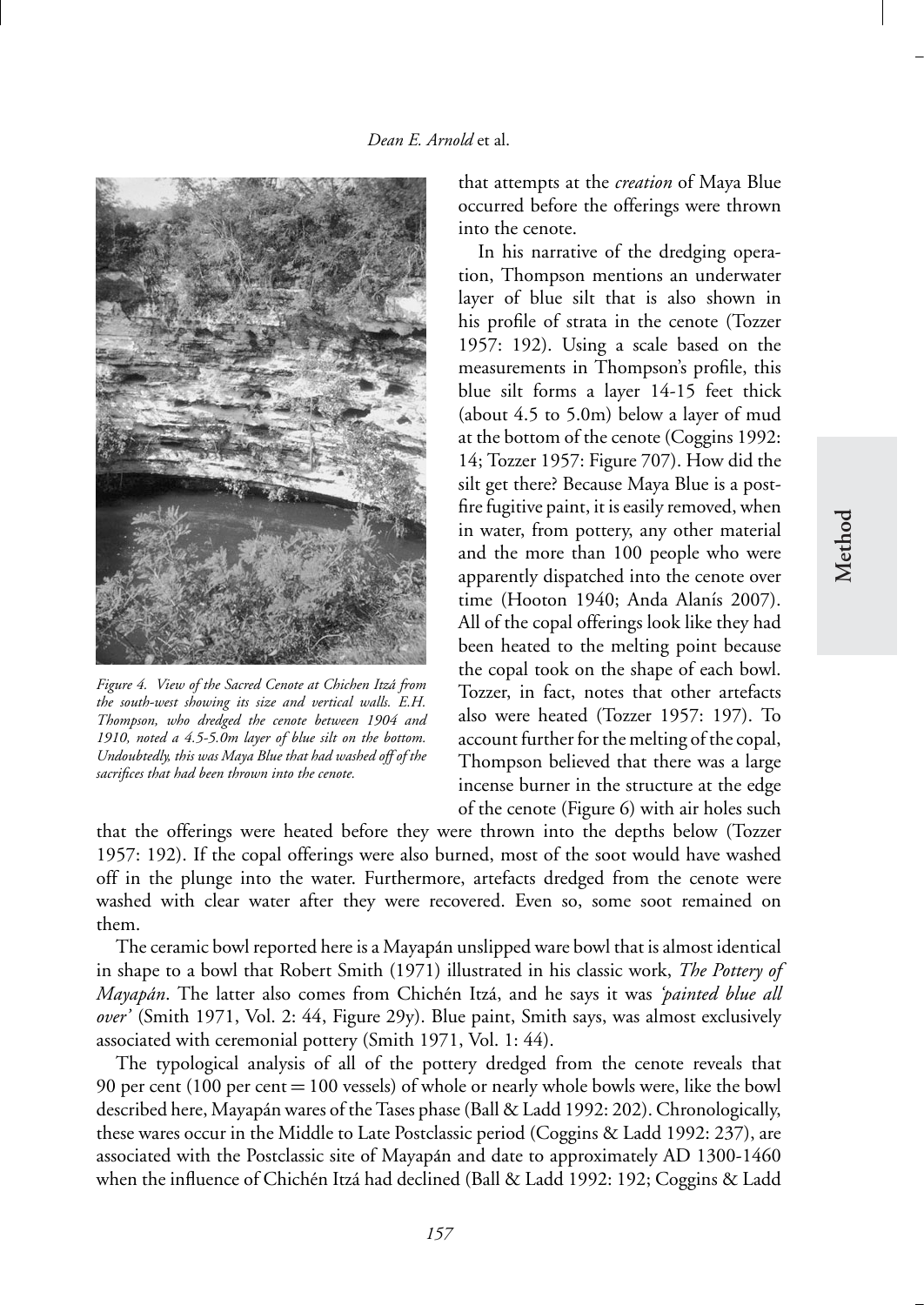

*Figure 5. The altar on the Temple of the Warriors at Chichen Itza upon which human sacrifices were made. The altar was ´ painted blue, and after human victims were stripped and painted blue, they were thrust with their back down on the altar and their beating hearts removed (Tozzer 1941: 117-9; 1957: 107, 203).*

1992: 237; Smith 1971). Chichén Itzá was still important, however, and according to the sixteenth-century Spanish priest, Diego de Landa, it was a place of pilgrimage where offerings to the rain god Chaak were made in the Sacred Cenote even during the early colonial period (Tozzer 1941 [1566]: 54, 109; 1957: 199). This historical narrative is confirmed by Smith who says that: *'In point of fact Chich´en Itza harbored a very large collection of Tases phase pottery, ´ most of which was found not only on the surface but for the most part on top of fallen construction'* (Smith 1971, Vol. 2: 206). It thus appears that most of the complete or nearly complete offering bowls recovered from the cenote (including the one described here) were offered to the rain god during a time when Chichén Itzá was at least partially abandoned. The use of Mayapán wares as cenote offerings thus verifies the historical relationship between Mayapán and Chichén Itzá during the last half of the Postclassic period described by Landa.

# **Conclusion**

The analysis of the blue and white materials in the copal offering bowl reported here demonstrates the components and also the ritual performance that had produced the characteristic blue colour. This colour was so important to the Maya of the late Postclassic period that their sacrificial cenote acquired a deposit of blue silt more than 4m thick.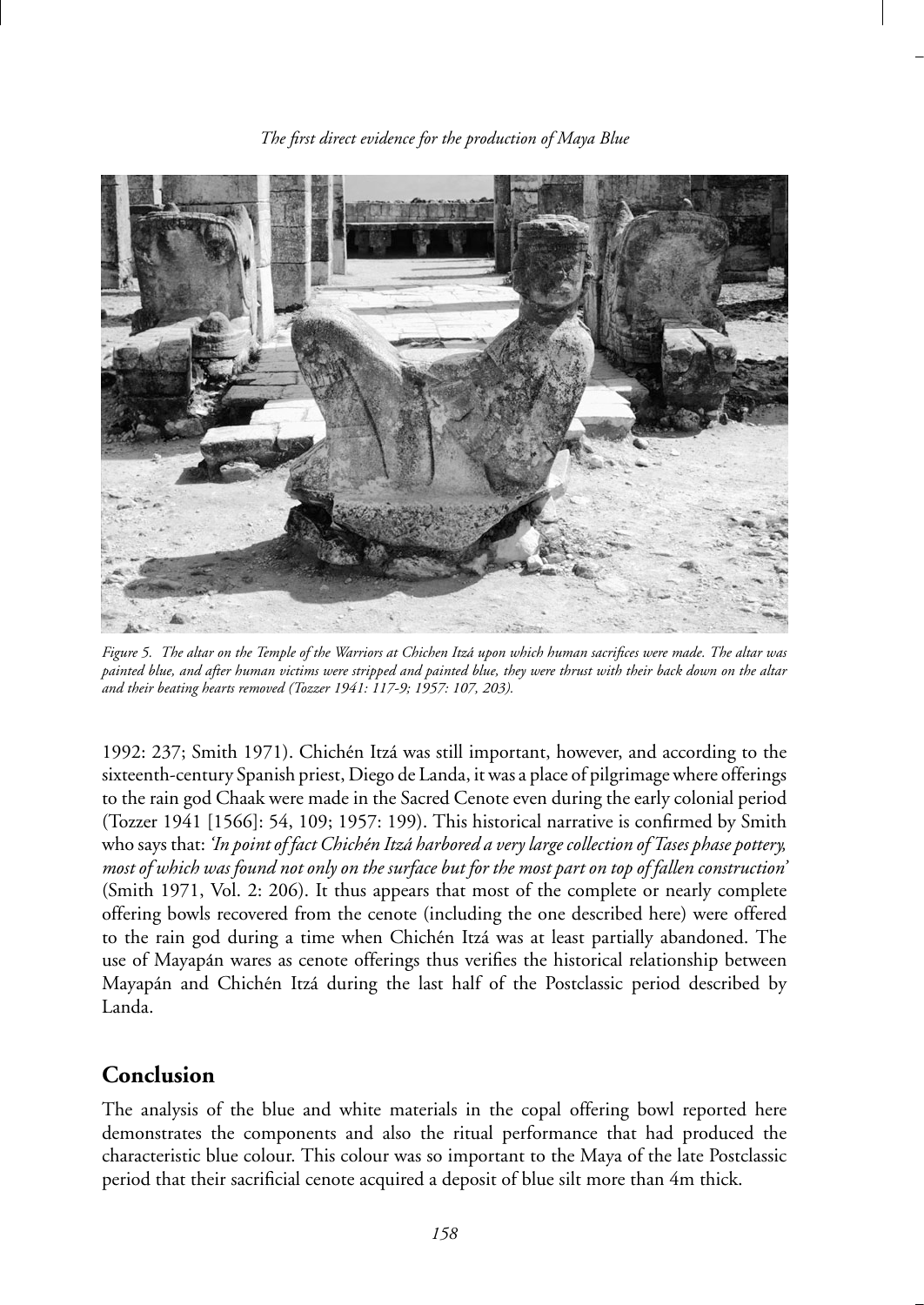*Dean E. Arnold* et al.



*Figure 6. The structure on the edge of the Sacred Cenote at Chichen Itza. E.H. Thompson and Tozzer believed that the ´ structure contained a large incense burner that heated some of the offerings before they were thrown into the cenote immediately at the left of the structure (Tozzer 1957: 192).*

The project also has emphasised the potential rewards of scientific work on old museum collections and shown that scientific analysis is necessary but not sufficient for the understanding of museum objects. Such studies also require documentary, ethnographic and experimental research to establish their original context of use.

Who knows how many more ancient technologies can be understood through the application of modern technologies to museum collections using the holistic approach utilised here? A detailed examination of the 56 bowls of copal that Edward Thompson dredged from the Sacred Cenote, for example, can still yield more information and perhaps show how the indigo plant was used in the preparation of Maya Blue. Coggins and Ladd (1992: 346) mention that three copal offerings have clear leaf impressions on the bottom, and many have less clear vegetal impressions. They believe that these offerings may have been worked on a bed of leaves but these leaf and vegetal impressions need to be identified; they might be portions of the indigo plant used in the creation of Maya Blue. Further, it might be possible to identify plant materials found within these copal offerings themselves. Needless to say, the use of museum objects to solve the mysteries of the production of Maya Blue has only just begun.

#### **Acknowledgements**

The authors would like to thank Dr Laurence D. Marks, Professor of Materials Science and Engineering at Northwestern University, for his help on this study. The expense of preparing this article was funded by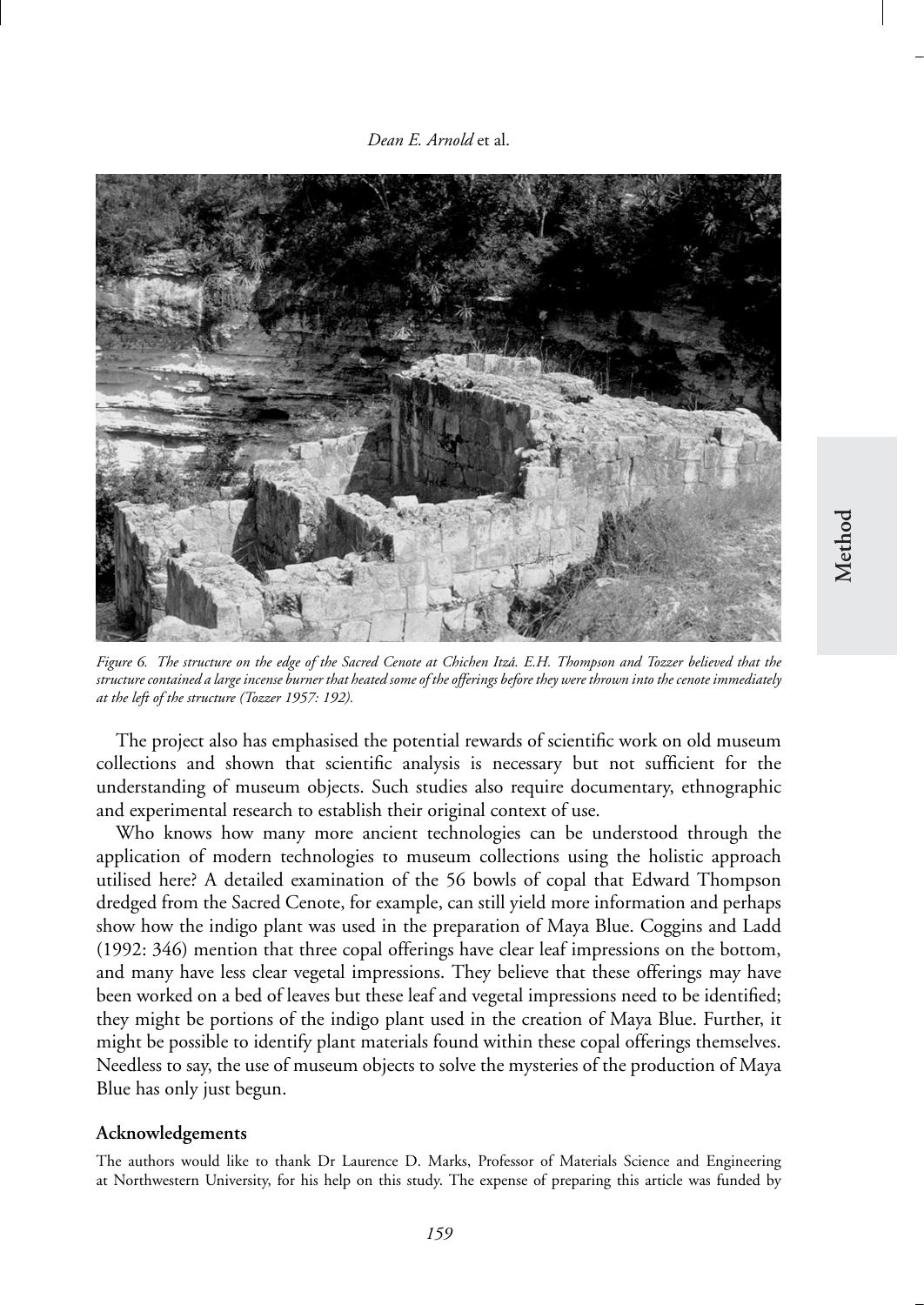

*The first direct evidence for the production of Maya Blue*

*Figure 7. Backscattered electron image of white grains from the copal sample (668X magnification). The needle-like structures in the image are analogous to the known structure of palygorskite. The nature of the bright white clusters scattered throughout the sample are unknown, but could be minerals in the clay or tiny portions of the indigo plant mixed with the palygorskite before burning the incense. This latter interpretation is consistent with the carbon content in the EDX spectra of the white grains.*

Wheaton College Department of Sociology and Anthropology, Alvaro Nieves, Chair, and a Wheaton College Norris Aldeen Grant to the senior author. We are grateful to George Pierce, John Weinstein, Linda Nicholas and Bill Koechling who worked on the images used in this article. Becky Seifried and Susan Crickmore provided editorial and bibliographic help. The authors also wish to thank Elizabeth Graham whose comments improved the article considerably.

# **Technical Appendix**

Fine grains were removed from the blue and white components for SEM and energy dispersive X-ray spectroscopy (EDX). The LEO EVO 60 Scanning Electron Microscope at the Field Museum of Natural History was used to capture secondary electron and backscattered electron images of the blue and white grains from the copal. Secondary electron images were taken under variable pressure settings (0.33 torr for blue grains, 0.86 torr for white grains) at accelerating voltages of 20kV, beam currents of 22 or 29 pA, working distances of 11 or 12mm and at 668 magnification. Backscattered electron images were taken under high-vacuum settings (1.69e−<sup>5</sup> torr for blue grains, 1.72e<sup>-5</sup> torr for white grains) at accelerating voltages of 20.23kV, beam currents of 194 pA, working distances of 11 or 12mm and at 668 magnification (Figures 7 and 8).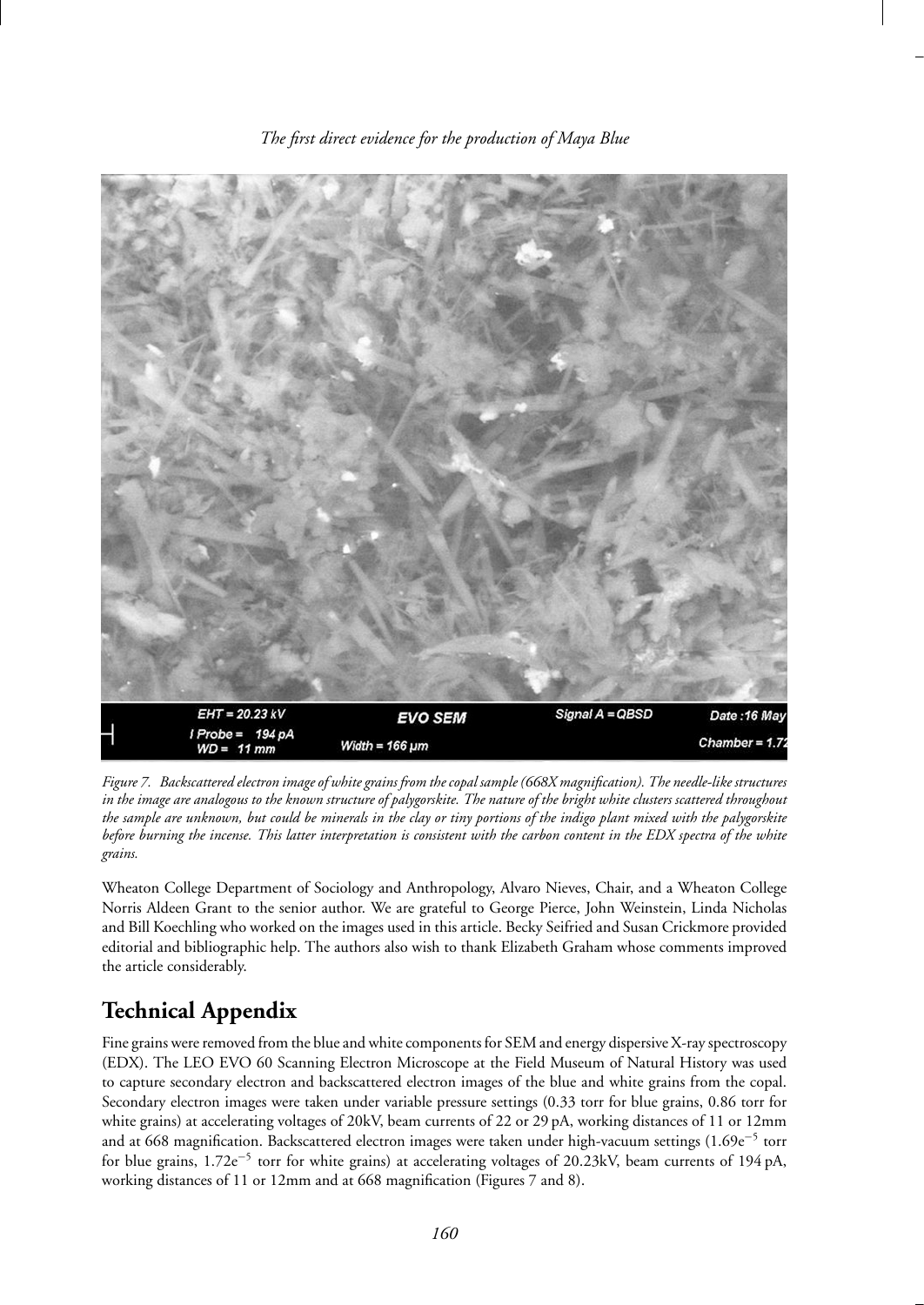*Dean E. Arnold* et al.



*Figure 8. Backscattered electron image of blue grains from the copal sample (668X magnification). This image showed the relative homogeneous composition of the blue grains that are probably indigo.*

Secondary electron (SE) images of the blue and white grains provided high resolution detail of the sample surfaces, and backscattered electron (BSE) images provided a visual representation of their contrasting compositions. The SE image of the white grains showed fibrous or needle-like structures on the surface that are analogous to the structure of palygorskite (e.g. Fernández et al. 1999: 5253; Ortega 2001a: 754; 2001b: 2230, Figure 2a-b; Sánchez del Río et al. 2004: Figure 6b). The BSE image of the white grains (Figure 7) showed fibrous and needle-like structures that confirmed the presence of palygorskite but also revealed a flake-like material also seen in the SE and BSE images of the blue grains. In addition, a small amount of extraneous material was dispersed throughout the sample surface. The SE image and BSE image of the blue grains (Figure 8) showed a flake-like structure of nearly homogeneous composition.

The Hitachi S-3500 Variable-Pressure Scanning Electron Microscope in the Electron Probe Instrumentation Center (EPIC) at Northwestern University was used for X-ray elemental analysis. EDX detects the frequency and intensity of emitted X-rays generated by the SEM's electron beam and provides data plotted as counts and intensity. The PGT Energy Dispersive X-ray (EDX) analyser generated spectra identifying the major components in both the blue and white phase fields acquired over of a period of 100 seconds.

The EDX spectra provided a qualitative analysis of the composition of the blue and white grains. The spectrum of the blue grains showed the largest K-alpha peak as carbon, with smaller peaks for oxygen, aluminium,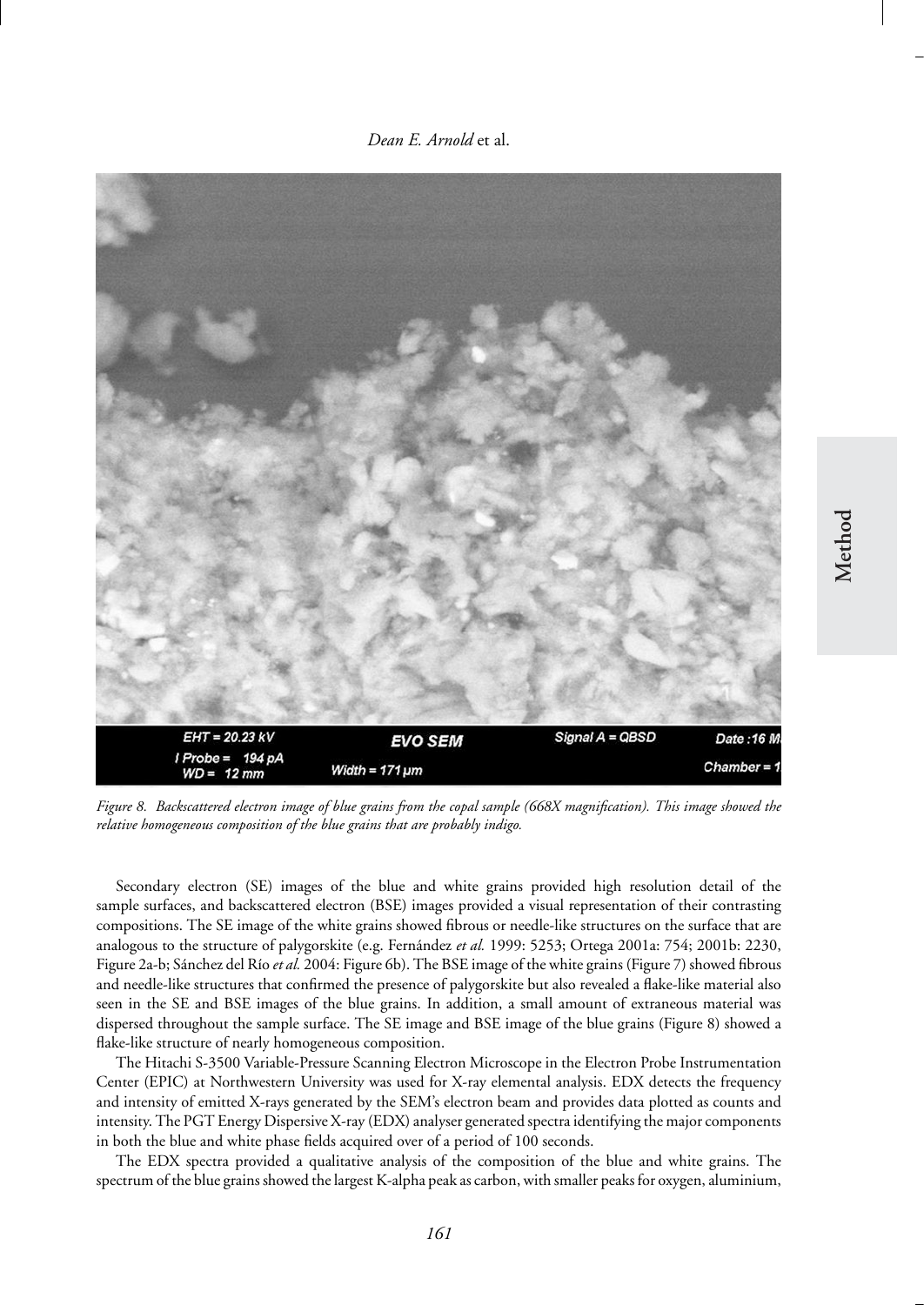#### *The first direct evidence for the production of Maya Blue*

|                        | José-Yacamán and   | Analyses      | Analyses reported here |
|------------------------|--------------------|---------------|------------------------|
|                        | Serra Puche (1995) | reported here | Indigo and some        |
|                        | Maya Blue          | Palygorskite  | Palygorskite (?)       |
| Major peak<br>elements | Si, C              | Si<br>Al      |                        |
| Minor peak             | Al, Mg, Na         | Ca, Mg        | Ca, O                  |
| elements               | Fe, S              | Fe, K, O, S   |                        |
| Trace elements         | Ca                 | C, P          | Al, P, S, Si           |

Table 1. Comparison of Maya Blue component compositions from José Yacamán et al. **(1995) and those done by Branden in the analyses reported here.**

silicon, phosphorus, sulphur and calcium. Since experimental syntheses of Maya Blue indicated that the pigment contained 2 per cent or less indigo, the high carbon peak suggests that the blue portion is indigo rather than Maya Blue because Maya Blue is a clay-organic complex and its carbon peak would be expected to be much smaller. Furthermore, in other studies, transmission electron microscopy images (Cabrera Garrido 1969: 21; Kleber *et al.* 1967: 46) and SEM images (Ortega *et al.* 2001a: Figure 6c; Ortega *et al.* 2001b: 2230) reveal that Maya Blue retains the needle-like structure of palygorskite, and other studies affirm that the unique structure of palygorskite gives the pigment its unusual properties (Chiari *et al.* 2003; Fois *et al.* 2003; Reinen *et al.* 2004; Sánchez del Río *et al.* 2006). The blue grains thus appear to be indigo rather than Maya Blue. The smaller peaks of the EDX spectra can be attributed to either (a) the simultaneous identification of a separate phase field below the surface, or (b) parts of the indigo plant or the copal that may be the extraneous material seen in the SE images of the blue grains.

The spectra of the white grains showed the largest K-alpha peak for silicon, second-largest peak for aluminium and smaller peaks for magnesium, calcium, sulphur, potassium, calcium, carbon, phosphorus and iron. Palygorskite is an aluminium and magnesium silicate (Galan 1996; Sánchez del Río et al. 2006: 117), but in some molecular models of the mineral, iron and calcium may also substitute for some of the aluminium and magnesium ions (Fernandez *et al.* 1999: 5247-8). In other models, magnesium replaces the aluminium, and calcium and iron replace the magnesium (Carroll 1970: 42).

The combined EDX spectra are relatively consistent with the X-ray microanalysis spectrum of Maya Blue reported by José-Yacamán and Serra Puche (1995), wherein the highest peaks were associated with oxygen, silicon and carbon and magnesium using transmission electron microscopy (TEM) and electron energy loss spectroscopy (EELS). The similarities in the components identified in both EDX spectra suggest that the white grains are palygorskite (Table 1) but they may also contain some residue from the copal incense and/or from the remains of the indigo plant and/or its derivatives that are seen as the extraneous material in the scanning images (Figures 7 and 8).

Since the occurrence of indigo and palygorskite account for the EDX spectra, it appears that the palygorskite and indigo remained uncombined. Further, much greater size of the white phase fields than the blue fields reflects the greater proportion of palygorskite in the Maya Blue recipe.

## **References**

- ANDA ALANIS, G. DE. 2007. Sacrifice and ritual body mutilation in Postclassical Maya society: taphonomy of the human remains from Chichén Itza's Cenote Sagrado, in V. Tiesler & A. Cucina ´ (ed.) *New Perspectives on Human Sacrifice and Ritual Body Treatments in Ancient Maya Society*: 190-208. New York: Springer.
- Arnold, D.E. 1967. *Sak lu'um in Maya culture and its possible relationship to Maya Blue* (Department of Anthropology Research Reports 2). Urbana (IL): University of Illinois.
- –1971. Ethnomineralogy of Ticul, Yucatan potters: ´ etics and emics. *American Antiquity* 36: 20-40.
- –1987. The evidence for pre-Columbian indigo in the New World. *Antropología* y Técnica 2: 53-84. Mexico, D.F.: Universidad Nacional Autónoma de México.
- –2005. Maya Blue and palygorskite: a second possible pre-Columbian source*. Ancient Mesoamerica* 16: 51-62.
- ARNOLD, D.E. & B.F. Вонов. 1975. Attapulgite and Maya Blue: an ancient mine comes to light. *Archaeology* 28 (January): 23-9.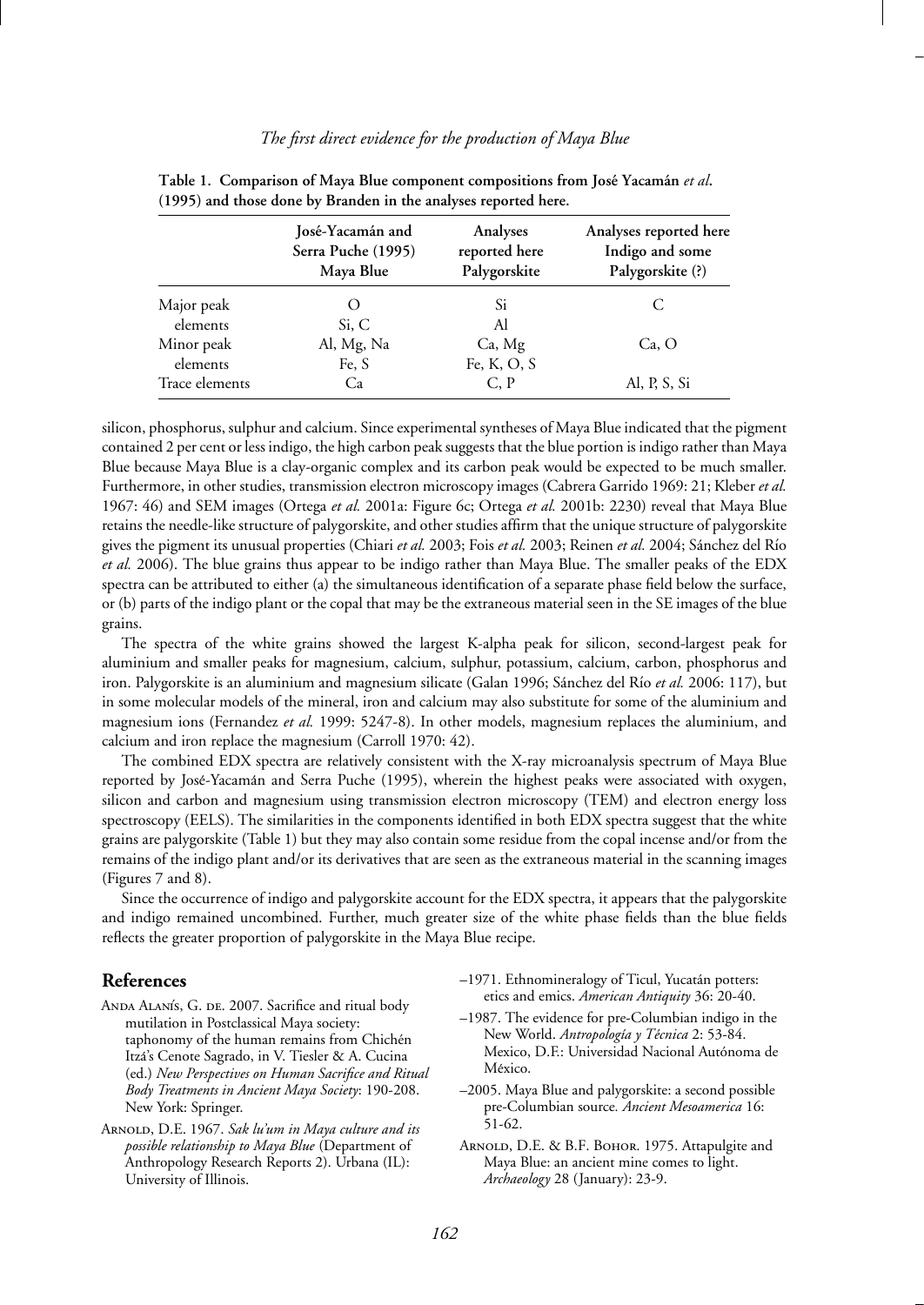- –1976. An ancient attapulgite mine in Yucatan. ´ *Katunob* 8(4) (June 1974): 25-34.
- Arnold, D.E., H. Neff, M.D. Glascock & R.J. Speakman. 2007. Sourcing the palygorskite used in Maya Blue: a pilot study comparing the results of INAA and LA-ICP-MS. *Latin American Antiquity* 18 (1): 44-58.
- BALL, J. & J. LADD. 1992. Ceramics, in C.C. Coggins (ed.) *Artifacts from the Cenote of Sacrifice, Chich´en Itzá, Yucatán* (Memoirs of the Peabody Museum of Archaeology & Ethnology, Harvard University, 10/3): 191-233. Cambridge (MA): Peabody Museum of Archaeology & Ethnology, Harvard University.
- Cabrera Garrido, J.M. 1969. *El 'Azul Maya'* (Informes y Trabajos del Instituto de Conservacion´ y Restauración de Obras de Arte, Arqueología y Etnología 8). Madrid.
- Carroll, D. 1970. *Clay Minerals: a guide to their x-ray identification* (Geological Society of America Special Paper 126). Boulder (CO): Geological Society of America.
- Chianelli, R.R., M. Perez de L Rosa, G. Meitzner, M. Siadati, G. Berhault, A. Mehta, J. Pople, S. Fuentes, G. Alonzo-Nunez & L.A. Polette. 2005. Synchrotron and simulations techniques applied to problems in materials science: catalysts and azul Maya pigments. *Journal of Synchrotron Radiation* 12: 129-34.
- Chiari, G., R. Giustetto & G. Ricchiardi. 2003. Crystal structure refinements of palygorskite and Maya Blue from molecular modelling and powder synchrotron diffraction. *European Journal of Mineralogy* 15: 21-33.
- Coggins, C.C. 1992. Dredging the Cenote, in C.C. Coggins (ed.) *Artifacts from the Cenote of Sacrifice, Chichén Itzá, Yucatán* (Memoirs of the Peabody Museum of Archaeology & Ethnology, Harvard University, 10/3): 9-31. Cambridge (MA): Peabody Museum of Archaeology & Ethnology, Harvard University.
- Coggins, C.C. & J.M. Ladd. 1992. Wooden artifacts, in C.C. Coggins (ed.) *Artifacts from the Cenote of Sacrifice, Chichén Itzá, Yucatán* (Memoirs of the Peabody Museum of Archaeology & Ethnology, Harvard University, 10/3): 235-344. Cambridge (MA): Peabody Museum of Archaeology & Ethnology, Harvard University.
- FERNÁNDEZ, M.E., J.A. ASCENCIO, D. MENDOZA-ANAYA, V. RODRÍGUEZ LUGO & M. José-YACAMÁN. 1999. Experimental and theoretical studies of palygorskite clays. *Journal of Materials Science* 34: 5243-55.
- Fois, E., A. Gamba & A. Tilocca. 2003. On the unusual stability of Maya Blue paint: molecular dynamics simulations. *Microporous and Mesoporous Materials* 57: 263-72.
- FOLAN, W.J. 1969. Sacalum, Yucatán: a pre-Hispanic and contemporary source of attapulgite. *American Antiquity* 34: 182-3.
- Galan, E. 1996. Properties and applications of palygorskite-sepiolite clays. *Clay Minerals* 31: 443-53.
- GETTENS, R.J. 1955. Identification of pigments of mural paintings from Bonampak, Chiapas, Mexico, in K. Ruppert, J.E.S. Thompson & T. Proskouriakoff (ed.) *Bonampak, Chiapas, Mexico* (Carnegie Institution of Washington Publication 602): 67. Washington (D.C.): Carnegie Institution of Washington.
- –1962. Maya Blue: an unsolved problem in ancient pigments. *American Antiquity* 27: 557-64.
- GIUSTETTO, R., F.X. LLABRÉS I XAMENA, G. Ricchiardi, S. Bordiga, A. Damin, R. GOBETTO & M.R. CHIEROTTI. 2005. Maya Blue: a computational and spectroscopic study. *Journal of Physical Chemistry B* 190 (41): 19360-8.
- HAUDE, M.E. 1998. Identification of colorants on maps from the early Colonial period of New Spain (Mexico). *Journal of the American Institute for Conservation* 37: 240-70.
- Hooron, E.A. 1940. Skeletons from the Cenote of Sacrifice at Chichén Itzá, in C.L. Hay, R. Linton, S.K. Lothrop, H. Shapiro & G.C. Vaillant (ed.) *Maya and Their Neighbors: Essays on Middle American Anthropology and Archaeology*: 272-80. New York: Appleton Century.
- Hubbard, B., W. Kuang, A. Moser, G.A. Facey & C. DETELLIER. 2003. Structural study of Maya Blue: textural, thermal, and solid-state multinuclear magnetic resonance characterization of the palygorskite-indigo and sepiolite-indigo adducts. *Clays and Clay Minerals* 51: 318-26.
- JOSÉ-YACAMÁN, M. & M.C. SERRA PUCHE. 1995. High resolution electron microscopy of Maya Blue paint. *Materials Research Society Symposium Proceedings* 352: 3-11. Pittsburgh (PA): Materials Research Society.
- JOSÉ-YACAMÁN, M., L. RENDÓN, J. ARENAS & M.C. Serra Puche. 1996. Maya Blue paint: an ancient nanostructured material. *Science* 273: 223-5.
- Kleber, R., L. Masschelein-Kleiner & J. Thissen. 1967. Etude et identification du 'Bleu Maya'. *Studies in Conservation* 12: 41-56.
- Littmann, E.R. 1982. Maya Blue further perspectives and the possible use of indigo as the colorant. *American Antiquity* 47: 404-8.
- Merwin, H.E. 1931. Chemical analysis of pigments, in E.H. Morris, J. Charlot & A.A. Morris (ed.) *The Temple of the Warriors at Chicken Itzá, Yucatán* (Carnegie Institution of Washington Publication 406): 355-6. Washington (D.C.): Carnegie Institution of Washington.